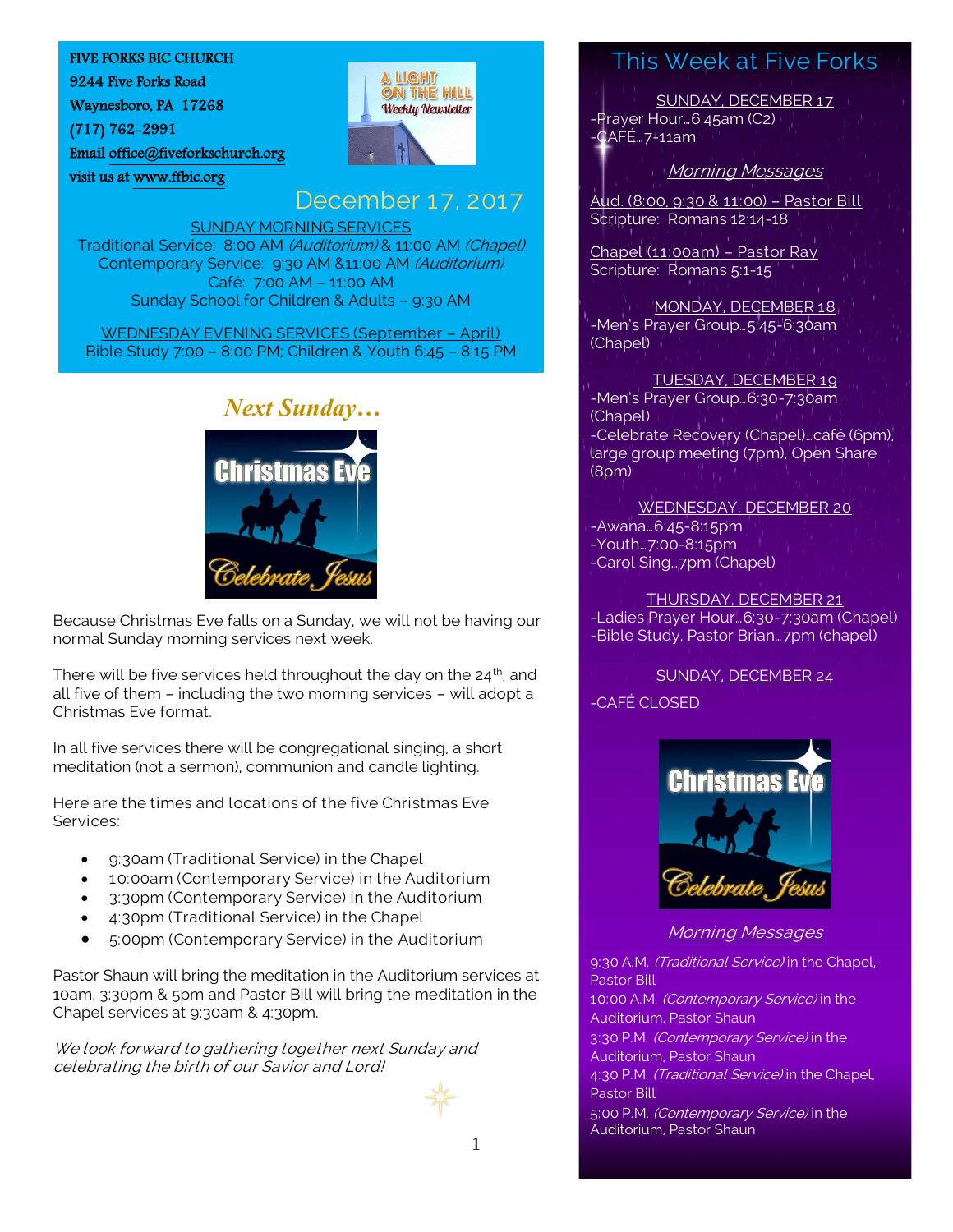# *2018 Week Of Prayer & Fasting*



## Save the Date

Each year, The Brethren in Christ Church of the U.S. and Allegheny Conference welcome the New Year together by praying and reflecting as a denominational family guided by devotional readings from voices within the BIC U.S. Click here to access those devotionals: <https://bicus.org/resources/week-prayer-fasting/>

This year's week of prayer & fasting will run Sunday, January 7 - Sunday, January 14, 2018. The theme is " Seek His Face" .

The week will culminate with a Sacred Assembly at 6:00 pm on Sunday, January 14 at Air Hill BIC Church in Chambersburg, PA. Nursery services will be provided for children who are 2 years old and younger.

## *Inclement Weather*

In case of inclement weather conditions, please check our church website [\(www.ffbic.org\)](http://www.ffbic.org/), Facebook page, or listen to WCRH (90.5) or Word FM (106.1) or call the church office (717-762-2991) to get updated information regarding service cancelation.



## Attendance

#### ATTENDANCE (December 10)

Sunday's Worship Total = 756 8:00 Auditorium = 155 9:30 Auditorium = 274 11:00 Auditorium = 153 11:00 Chapel = 58 Bible Connection = 6 Nursery (9:30 & 11:00) = 7 Youth (Caroling & Hershey) = 103

Total Sunday School = 239

Wed. Eve. (Dec. 13) = 226

# Food Pantry " Item of the Month" for DECEMBER:

### Peanut Butter

Place donations in the orange tub in the lower lobby.

## Operation Christmas Child December:

Pray for the children who will be receiving Christmas Shoeboxes.

Place donations in the designated boxes in the lower and upper lobbies.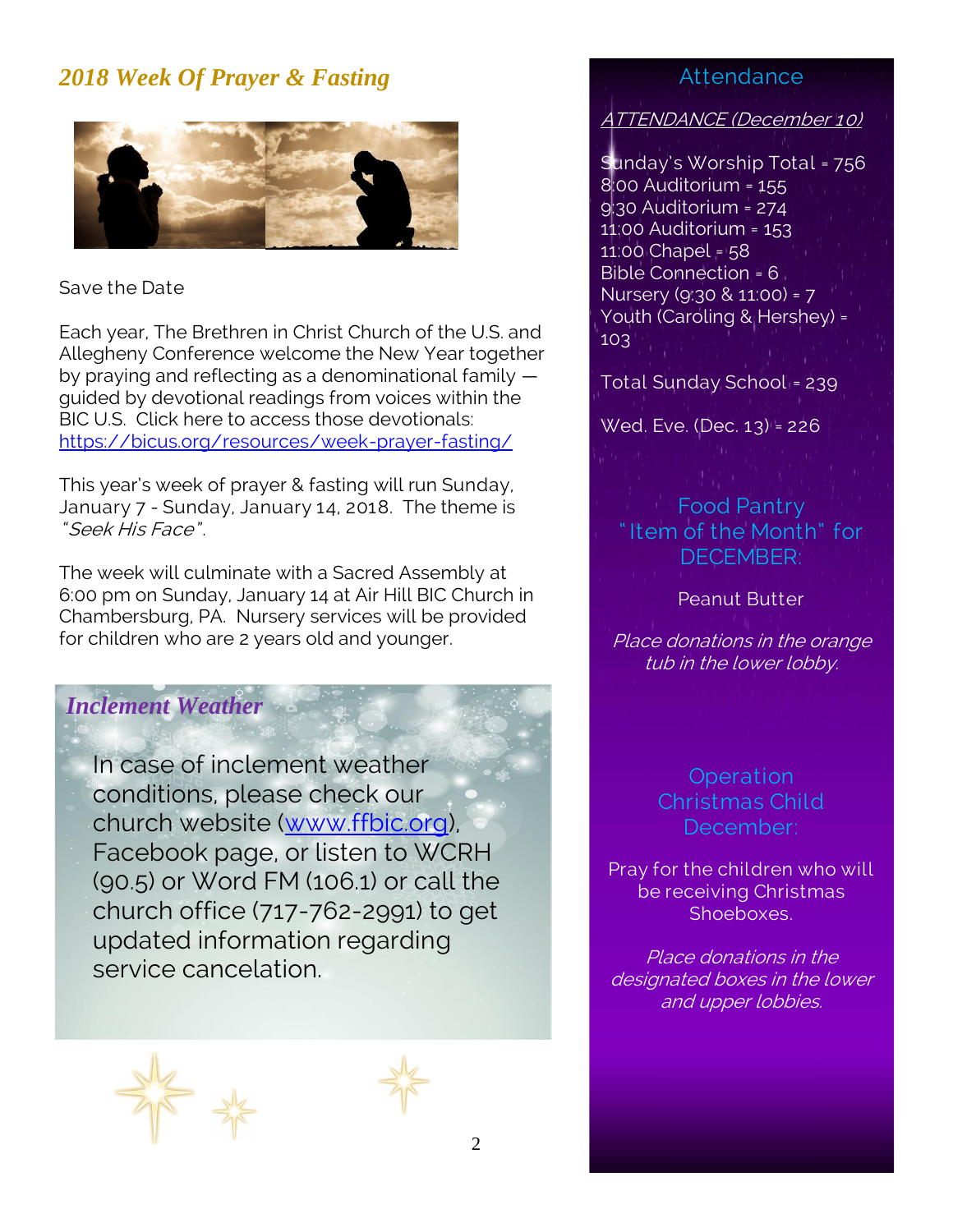

If you want to make new friends while learning techniques, skills, and the game of basketball, this may be for you!

### Dates: (8 Saturdays) January 6, 13, 20, 27 February 3, 10, 17, 24

#### Schedule:

9:00 – 10:00am – 1<sup>st</sup> & 2<sup>nd</sup> grade 10:15 – 11:15am – 3<sup>rd</sup> & 4<sup>th</sup> grade 11:30am – 1:30pm – 5<sup>th</sup> & 6<sup>th</sup> grade \*\*This schedule may change depending on participation.

To sign up, complete the registration form that was placed in your mailbox and return to Dwayne Buhrman's mailbox or contact Dwayne at 717-765-4784.

Parents: Your help is needed to help make this successful. If you have questions or interested in assisting with this program, please contact Doug Miller (717-263-4789) or Dan Izer (717-504-2051).





## *To All Quilters Or Those Who Want To Be*



We will be having a quilting get-together for those who are interested, the second Monday of the month, beginning January 8<sup>th</sup>. .

There will be a presentation of a project or skill to learn and then a project for ministry to work on. We will meet in the chapel wing from 9am-12pm.

You can be an experienced quilter or someone who wants to learn. We would love to help you and to fellowship together. Let us know if you plan on attending and we will be giving you more information as the time gets closer.

Karen Butts will be heading up this ministry. If you are interested or have any questions, please contact her at [717-655-7475](tel:(717)%20655-7475) or [717-495-2804](tel:(717)%20495-2804) or email [zmgm4@comcast.net](mailto:zmgm4@comcast.net)



Have you heard the Five Forks Bell Choir play for Sunday Service? Have you asked yourself...how do they do that?

Now is your chance to find out. We have an opening for a ringer...don't worry, reading music is not a requirement...we can teach you what you need to know. We just need you to commit to a weekly rehearsal (Mondays from 6:30-7:30) from Labor Day to Mother's Day. Come with a willingness to have fun, "make a joyful noise", and desire to serve the Lord.

If you are interested in ringing, please contact Janice Besecker at 717.709.1490 or ilbesecker@comcast.net as soon as possible.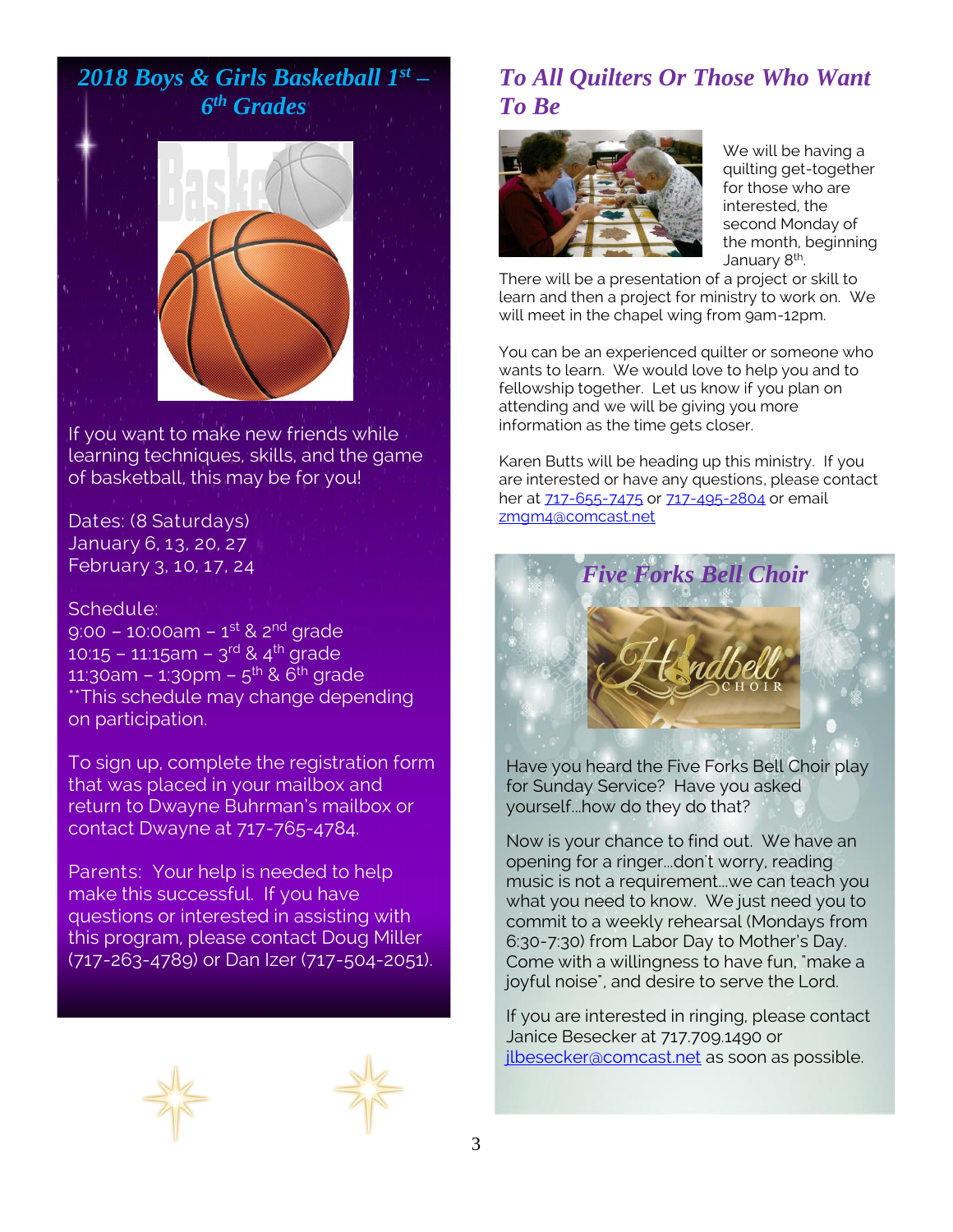

Dottie Boswell Joyce Hade Everett Spangler Larson Wenger

# ank you

#### Dear Church Family,

Thank you for the flowers, prayers, phone calls, cards, and the kindness you've shown with the loss of my sister, Nellie Bingaman. Sincerely, Shirley Frain

We would like to thank everyone at Five Forks for all of the prayers and cards as well as the beautiful plant sent during Flo's surgery and recuperation. We'd also like to thank our Life Group for the wonderful meals that were provided and prayers that were lifted up. Your continued prayers are requested during her continuing recovery. It's such a blessing to part of such a wonderful caring Christian community. -Dick & Flo Hoff

With Heartfelt Sympathy

Expressing heartfelt sympathy and offering a prayer, that God above will comfort you and ease the loss you bear



*We express our deepest sympathy to Doug Daniels with the unexpected passing of his brother, Andy Daniels on December 6, 2017.*

*We express our sincere sympathy to Karen Downin with the passing of her mother, Elaine Geesaman on December 9, 2017.*

## *Attention!*



**If you brought cookies to the Christmas Dinner, please check the blue counter in the mailroom for your cookie container.**

**Thank you!**